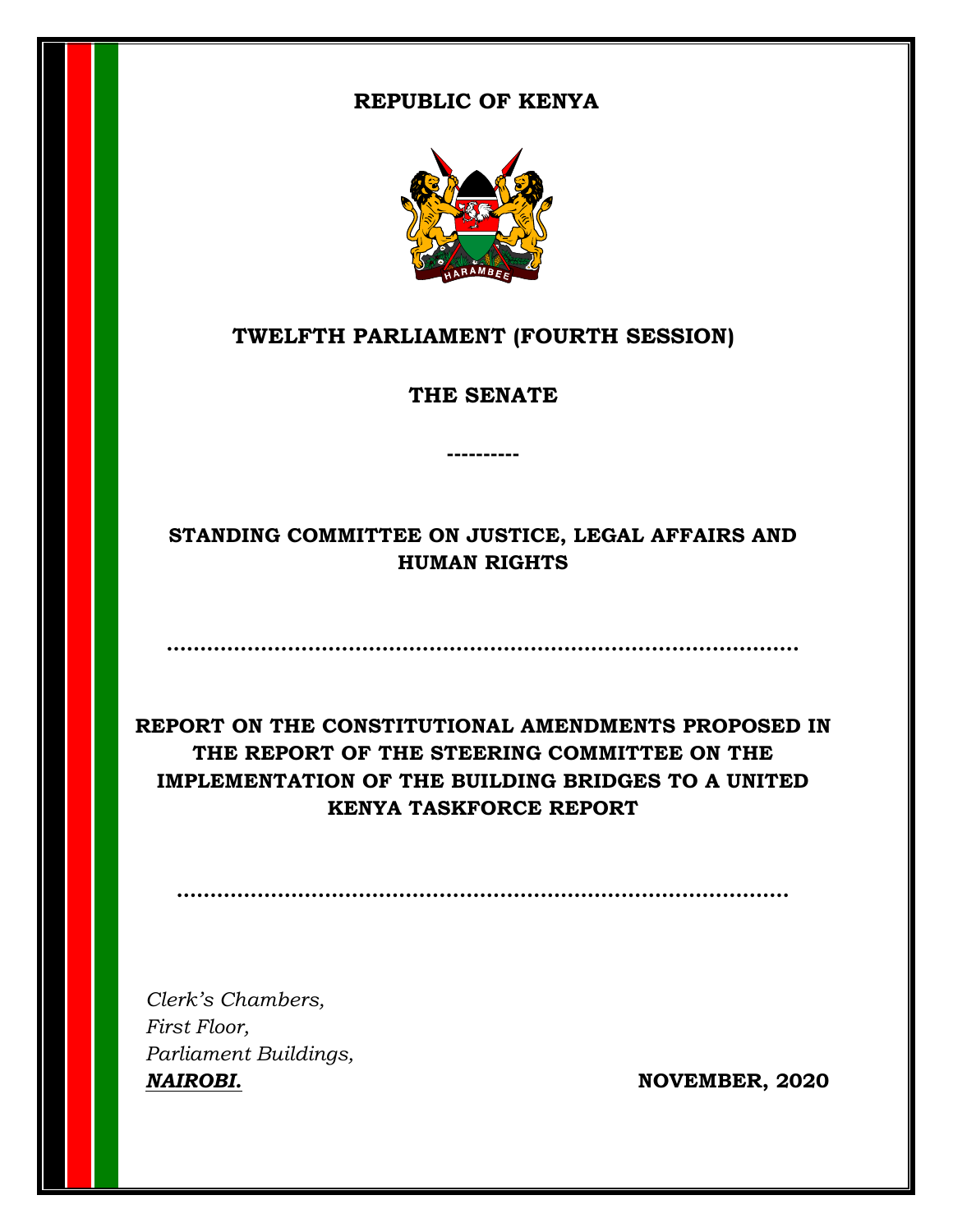# TABLE OF CONTENTS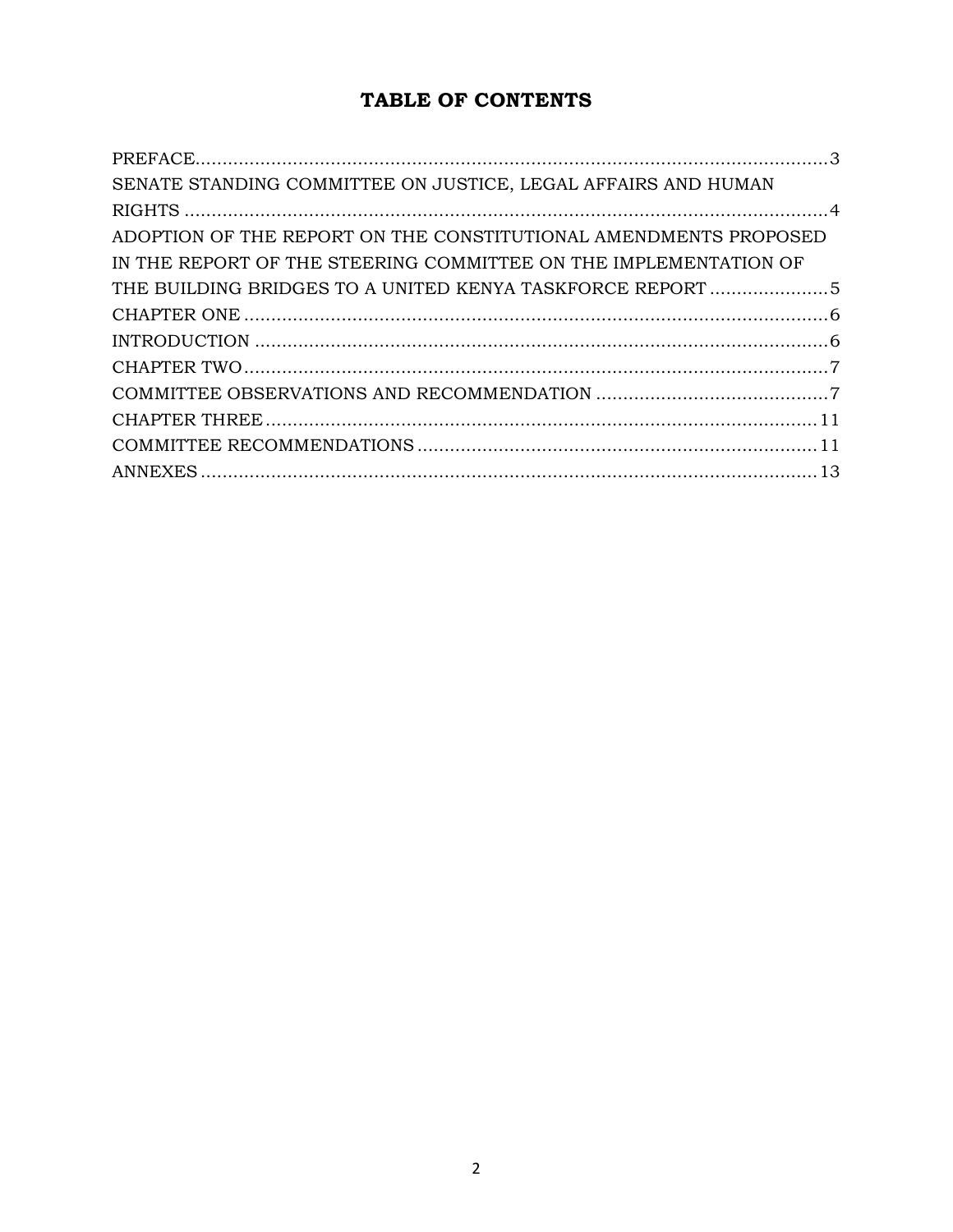#### **PREFACE**

#### <span id="page-2-0"></span>**Mr. Speaker,**

The Standing Committee on Justice, Legal Affairs and Human Rights is established pursuant to standing order 218(3) of the Senate Standing Orders. According to the said standing order and the Second Schedule to the Senate Standing Orders, the Committee has a mandate to—

*Consider all matters related to constitutional affairs, the organization and administration of law and justice, elections, promotion of principles of leadership, ethics, and integrity; agreements, treaties and conventions; and implementation of the provisions of the Constitution on human rights.*

The Committee is comprised of the following members: -

- 1) Sen. Erick Okong'o Mogeni, SC, MP Chairperson
- 2) Sen. (Canon) Naomi Jilo Waqo, MP Vice Chairperson
- 3) Sen. Amos Wako, EGH, SC, FCIArb, MP Member
- 4) Sen. James Orengo, EGH, SC, MP Member
- 5) Sen. Mohamed Yusuf Haji, EGH, MP Member
- 6) Sen. Fatuma Dullo, CBS, MP Member
- 7) Sen. Mutula Kilonzo Junior, MP Member
- 8) Sen. Irungu Kang'ata, MP Member
- 9) Sen. Johnson Sakaja, CBS, MP Member
- 
- 
- 
- 
- 
- 
- 
- 
- 

## **Mr. Speaker,**

On 26th October, 2020, the Report of the Steering Committee on the implementation of the Building Bridges to a United Kenya Taskforce Report ('the BBI Report') was launched. The highly anticipated Report proposed various Constitutional amendments that not only affect the Senate but also affect devolution in general. The Committee therefore resolved to study the proposed amendments to the Constitution and report to the Senate.

The Committee held substantive deliberations and has made various observations on the constitutional amendments proposed in the BBI Report, as set out in Chapter Two of this Report. Additionally, the Committee has made proposals with a view to further achieve the objectives of the BBI Report, to protect the interests of counties and the important role of the Senate. These are set out at Chapter Three of this Report.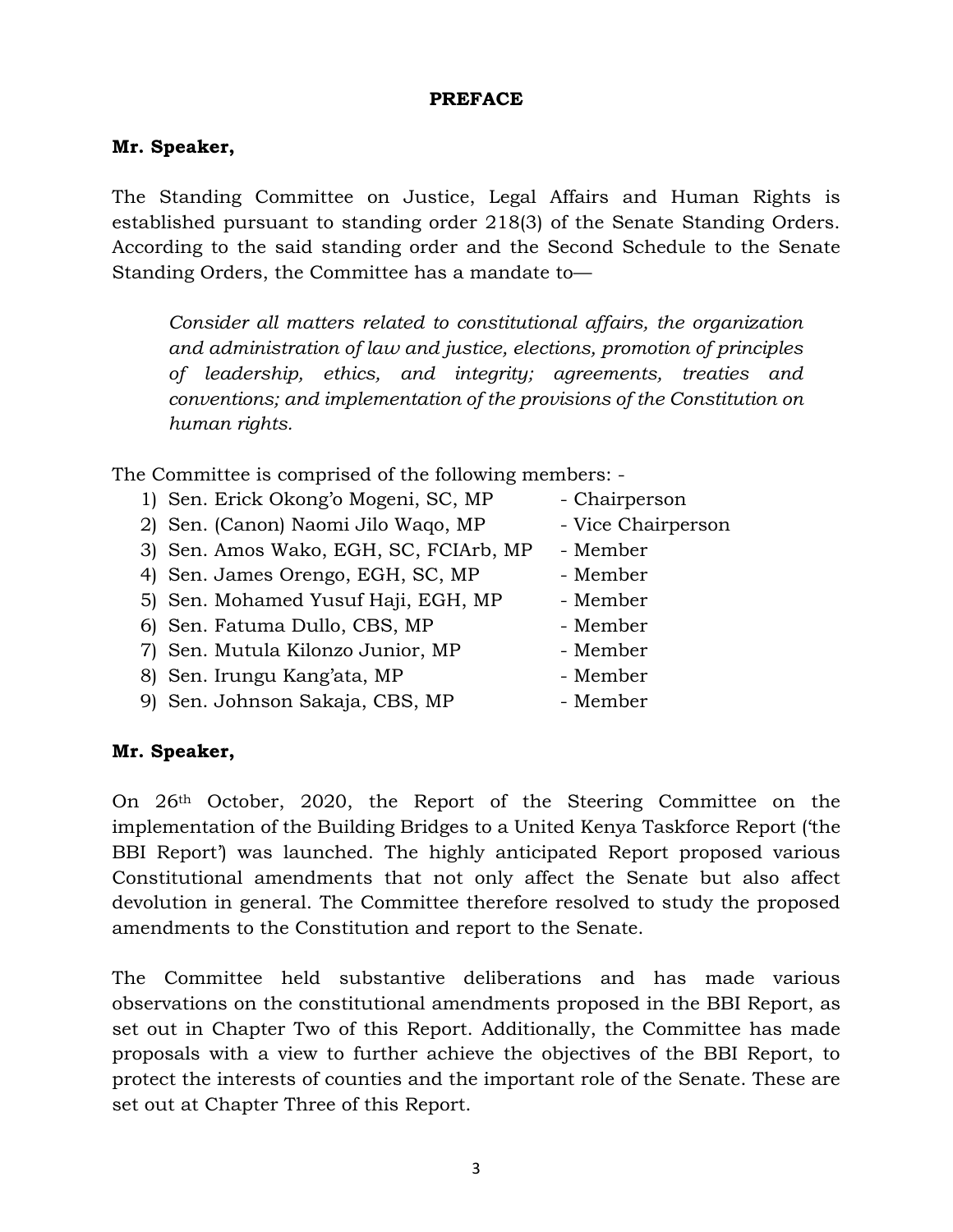#### **Mr. Speaker,**

The Committee wishes to thank the Offices of the Speaker and the Clerk of the Senate for the support extended to it in undertaking this important assignment.

#### **Mr. Speaker,**

It is now my pleasant duty, pursuant to standing order 213(6) of the Senate Standing Orders, to present a Report of the Standing Committee on Justice, Legal Affairs and Human Rights on the constitutional amendments proposed in the Report of the Steering Committee on the implementation of the Building Bridges to a United Kenya Taskforce Report.

I thank you, Mr. Speaker.

Paanoo

11th November, 2020

Signed……………………………….. Date………………………………

## <span id="page-3-0"></span>**SEN. ERICK OKONG'O MOGENI, SC, MP, CHAIRPERSON, SENATE STANDING COMMITTEE ON JUSTICE, LEGAL AFFAIRS AND HUMAN RIGHTS**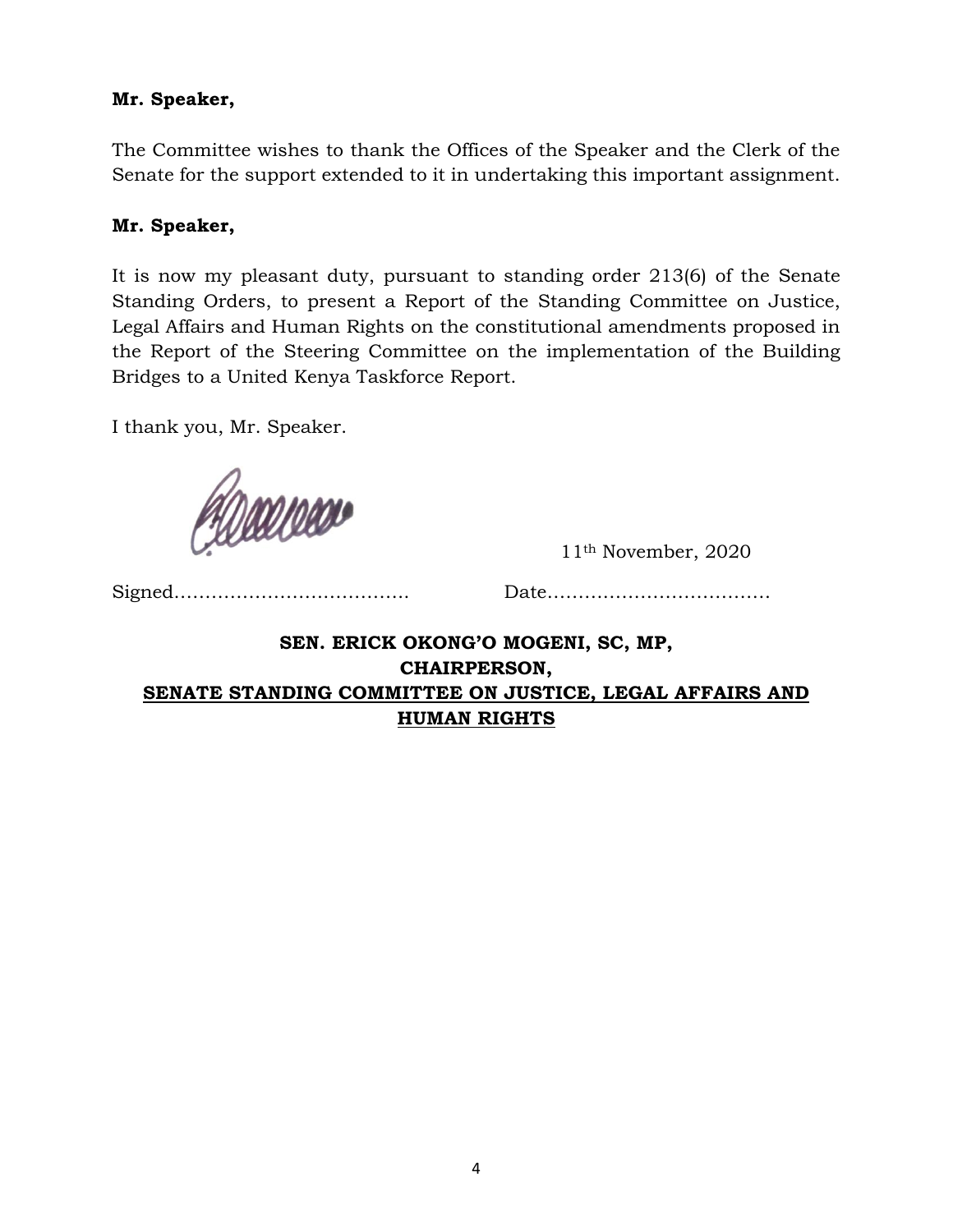<span id="page-4-0"></span>**ADOPTION OF THE REPORT ON THE CONSTITUTIONAL AMENDMENTS PROPOSED IN THE REPORT OF THE STEERING COMMITTEE ON THE IMPLEMENTATION OF THE BUILDING BRIDGES TO A UNITED KENYA TASKFORCE REPORT**

**We, the undersigned Members of the Senate Standing Committee on Justice, Legal Affairs and Human Rights, do hereby append our signatures to adopt the Report on the constitutional amendments proposed in the Report of the Steering Committee on the implementation of the Building Bridges to a United Kenya Taskforce Report.**

| Sen. Erick Okong'o Mogeni, SC, MP          | -Chairperson      |  |
|--------------------------------------------|-------------------|--|
| Sen. (Canon) Naomi Jilo Waqo, MP           | -Vice-Chairperson |  |
| Sen. Amos Wako, EGH, SC, FCIArb, MP-Member |                   |  |
| Sen. James Orengo, EGH, SC, MP             | -Member           |  |
| Sen. Mohamed Yusuf Haji, EGH, MP           | -Member           |  |
| Sen. Fatuma Dullo, CBS, MP                 | -Member           |  |
| Sen. Mutula Kilonzo Junior, MP             | -Member           |  |
| Sen. Irungu Kang'ata, MP                   | -Member           |  |
| Sen. Johnson Sakaja, CBS, MP               | -Member           |  |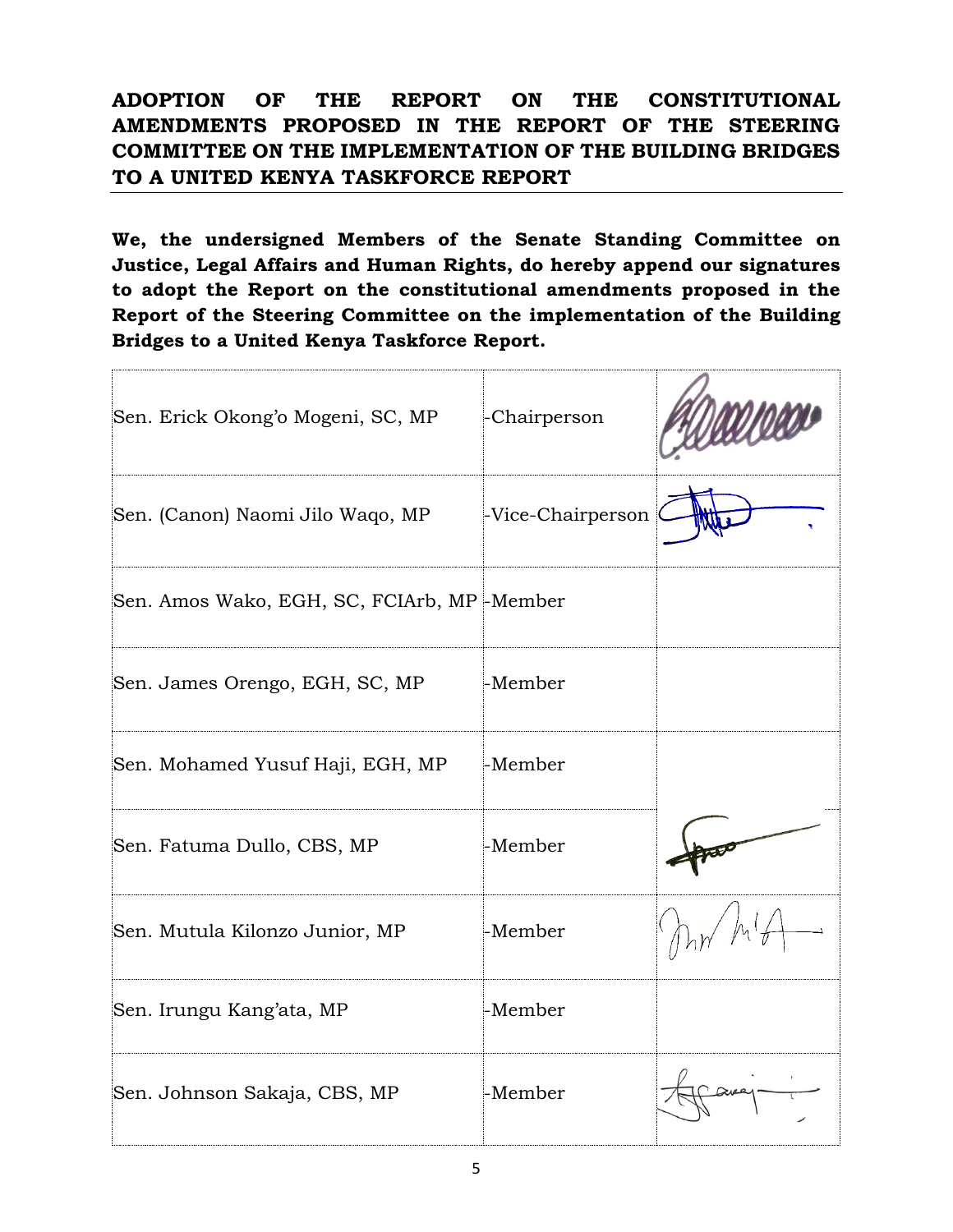#### <span id="page-5-1"></span>**CHAPTER ONE: INTRODUCTION**

<span id="page-5-0"></span>On 26th October, 2020, the Report of the Steering Committee on the implementation of the Building Bridges to a United Kenya Taskforce Report was launched. The highly anticipated Report proposed various Constitutional amendments that not only affect the Senate but also affect devolution in general. The Committee therefore resolved to study the proposed amendments to the Constitution and report to the Senate. A copy of the said Report, including the draft Constitution of Kenya (Amendment) Bill, is attached to this Report as *Annex 2*.

The Committee held substantive deliberations and has made various observations on the constitutional amendments proposed in the Report of the Steering Committee on the implementation of the Building Bridges to a United Kenya Taskforce Report, as set out in Chapter Two of this Report. Additionally, the Committee has made proposals in Chapter Three of the Report of the Steering Committee on the implementation of the Building Bridges to a United Kenya Taskforce Report with a view to further achieve the objectives of the Report, to protect the interests of counties and the important role of the Senate.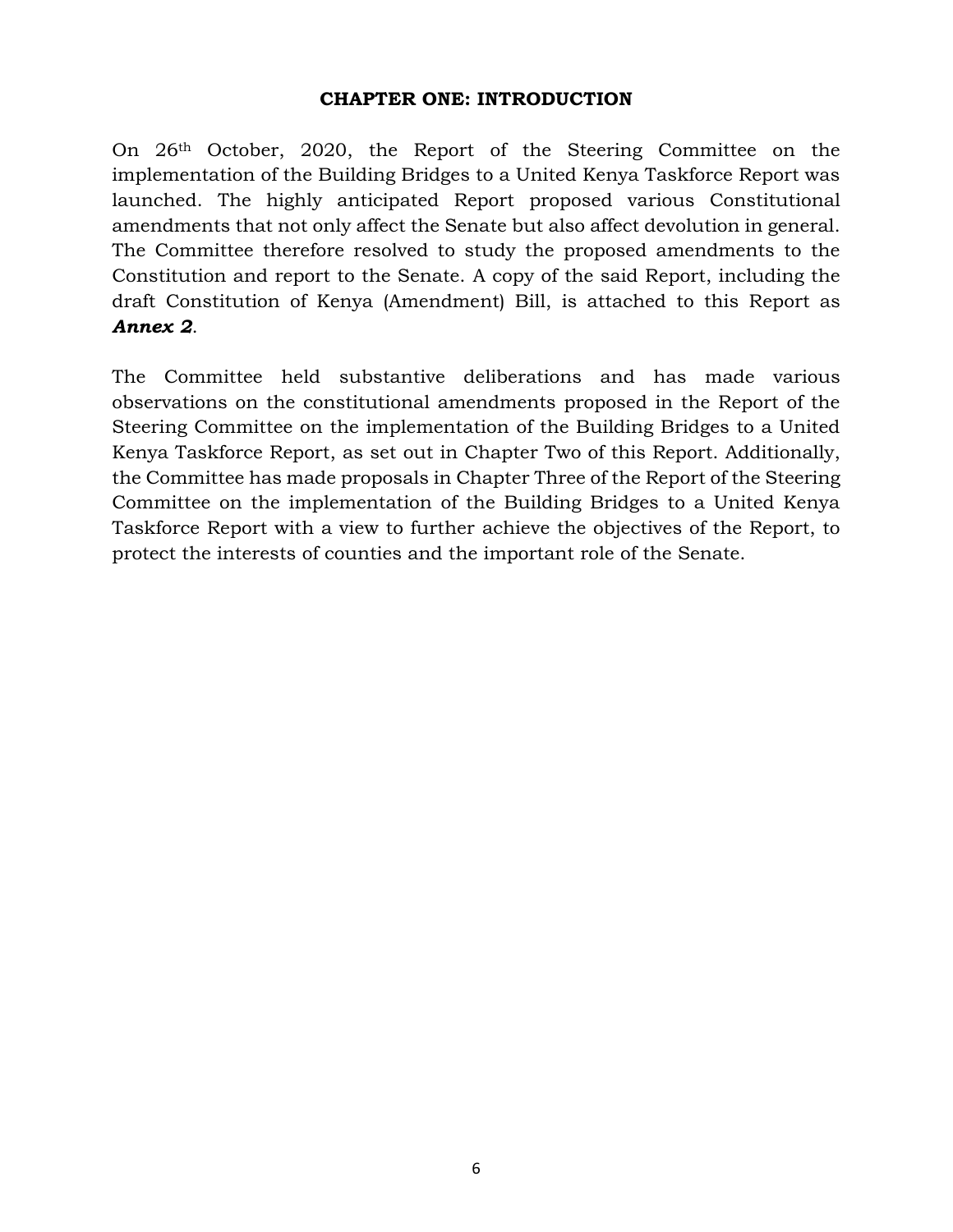#### <span id="page-6-1"></span>**CHAPTER TWO: COMMITTEE OBSERVATIONS**

### <span id="page-6-0"></span>**The Committee made the following observations**—

## **Article 90 of the Constitution**

This amendment proposed by the Steering Committee on the implementation of the Building Bridges to a United Kenya Taskforce Report (BBI Steering Committee) proposes to amend Article 90 to provide for the members of the National Assembly to be drawn from both single member and multiple member constituencies. It also provides that candidates to be nominated from a party list for county assemblies be allotted on the basis of the total votes received by their political party as opposed to the current practice where such allocation is based on seats won by the political party.

The Committee notes that the amendment is not clear on the selection process for the single and multiple member constituencies noting that, among others, population data is categorised in accordance with administrative units and boundaries and not constituencies.

The Committee further notes that the intention and rationale of the proposed amendment has not been made clear and the same ought to be clarified to ensure the intention is fully achieved. The Committee further notes that conversations around this issue tend to make a false equivalency between equality of votes and equality in allocation of resources.

## **Article 96 of the Constitution**

This BBI Steering Committee did not propose any amendment to Articles 94, 95 and 96 of the Constitution, despite the various constitutional questions that have been raised in respect of the roles of each house of Parliament.

The Committee notes that Article 96 of the Constitution ought to be amended to clarify the roles of each house of Parliament. To this end, the Committee observes that there is need to enhance the Senate's legislative and oversight roles to ensure that it properly executes and discharges its mandate.

The Committee further notes that, in the event the proposal to have members of the Executive being drawn from or sitting in the National Assembly, the National Assembly cannot vet the said Members and other public officers. The function of vetting should therefore lie in the Senate.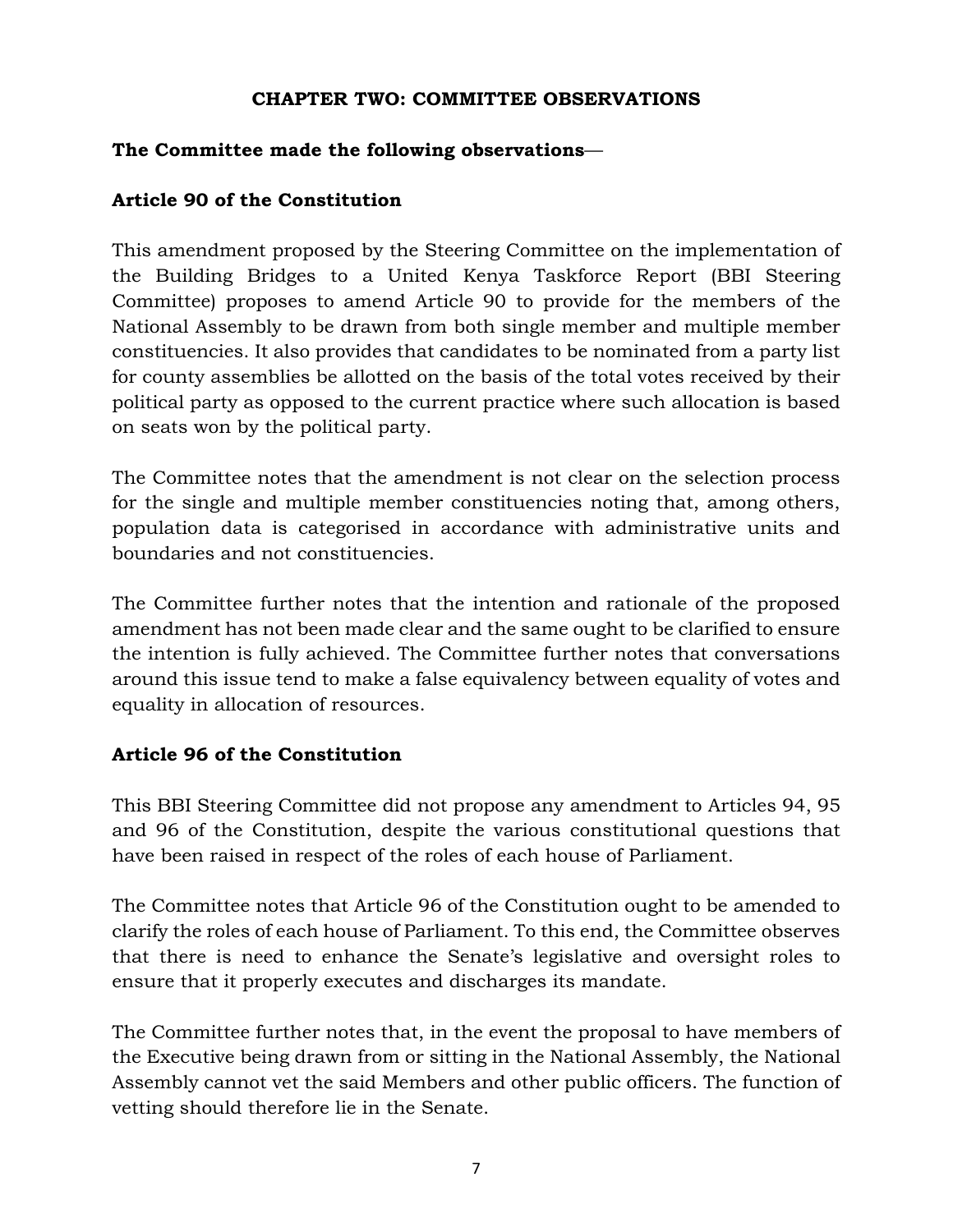## **Article 97 of the Constitution**

This amendment proposed by the BBI Steering Committee proposes to amend Article 97 to provide for the members of the National Assembly to be drawn from both single member and multiple member constituencies as discussed above. The amendment also removes the 47 elected women representatives from the National Assembly.

The Committee notes that women representatives play an important role in the National Assembly as that House directly represents people in constituencies. It is therefore prudent that they be retained in the National Assembly to continue performing their important representative role and have an opportunity to serve in the Cabinet.

The Committee further notes that the proposed amendment contradicts Article 89 of the Constitution as it does not properly address the issue of gender representation in the National Assembly.

The Committee also notes that in its report, the BBI Steering Committee did not provide the source of this proposal i.e. the stakeholders that made this proposal. The Committee further notes that removing these elected women representatives from the National Assembly will also affect the funds that reached women and other marginalised groups through the National Government Affirmative Action Fund.

## **Article 98 of the Constitution**

This amendment proposed by the BBI Steering Committee proposes to amend Article 98 to remove all nominated Senators and provide that the Senate comprise one man and one woman elected from every county.

The Committee notes that the election of two Senators to represent each county will create confusion especially noting that the key role of the Senate is to protect the interests of counties and distinct entities. The role of protection of counties may be compromised when, for instance, the two Senators disagree and therefore do not vote the same way on a matter.

The Committee further noted that jurisdictions that have more than one Senator per constituency e.g. the United States of America have far higher populations compared to Kenya.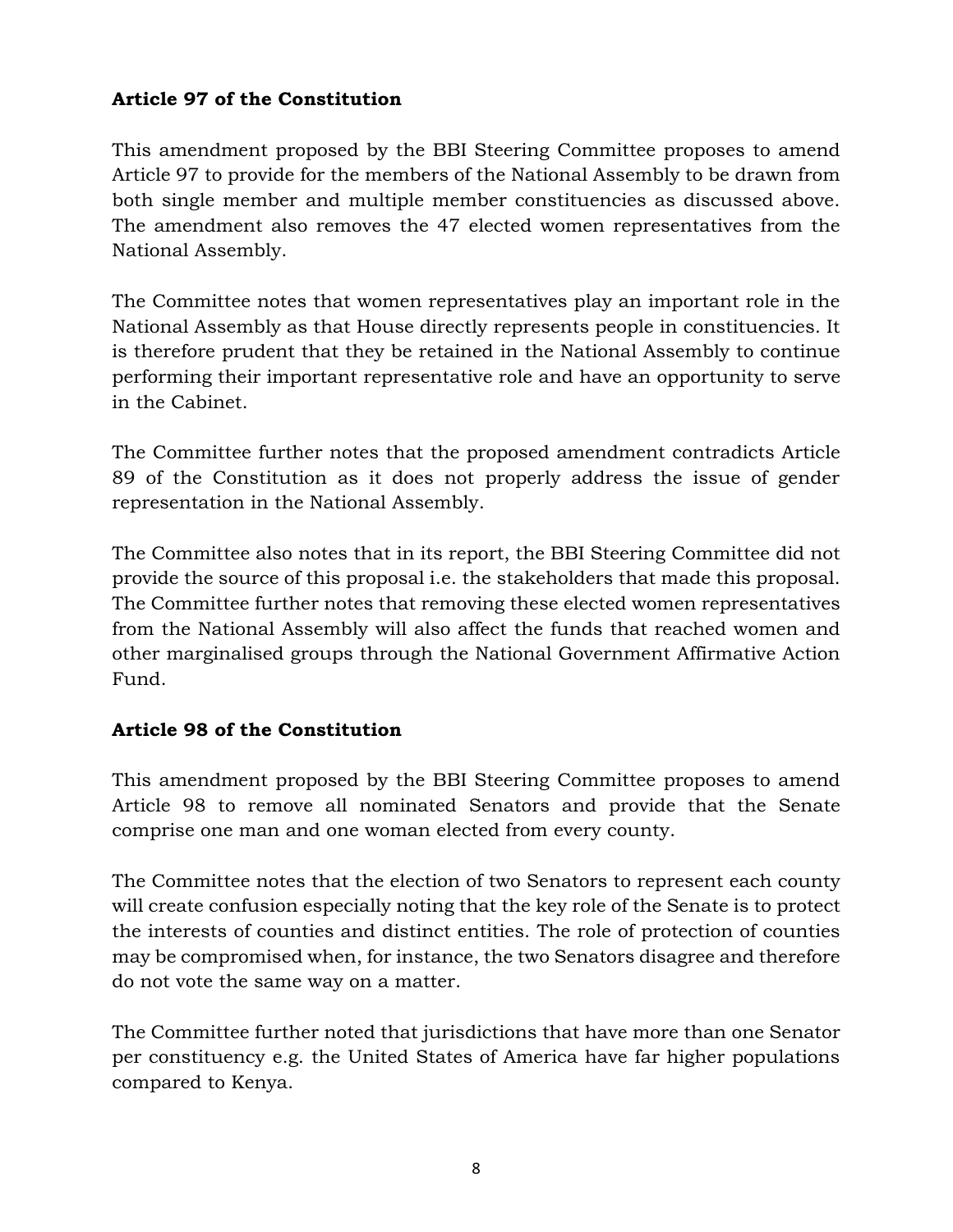## **Article 108 of the Constitution**

This amendment proposed by the BBI Steering Committee proposes to repeal and replace Article 108 to provide for the new order of precedence in the National Assembly to include the Prime Minister and the Leader of Official Opposition.

The Committee appreciates that the inclusion of the Prime Minister and the Opposition Leader are necessary as they will be senior members of the National Assembly. The Committee however notes with concern that there is no similar provision on the order of precedence in the Senate.

## **Article 123 of the Constitution**

This amendment proposed by the BBI Steering Committee proposes to repeal Article 123 of the Constitution on voting in the Senate, i.e. by delegations or otherwise. This has the implication that voting will be one vote per senator.

The Committee notes that this deletion ought to be removed, especially noting the Committee's proposal to only have 47 Senators from each of the Counties. This proposal therefore ought to be amended to retain Article 123 but amend it so that a vote in the Senate can only carry when supported by at least half the Counties i.e. 24 votes.

## **Article 153 of the Constitution**

This amendment proposed by the BBI Steering Committee proposes to replace the term "Cabinet Secretary" with the term "Cabinet Minister"

The Committee notes that this proposal ought to provide that all members of the Cabinet, except the President and Deputy President, report to both Houses of Parliament and, when called upon, attend sittings of both Houses of Parliament and their Committees. This is in recognition of the other members of the Cabinet who are not Cabinet Secretaries i.e. the Attorney General and the Prime Minister.

## **Article 171 of the Constitution**

This amendment proposed by the BBI Steering Committee proposes to amend Article 171 to include the Judiciary Ombudsman as a member of the Judicial Service Commission. The amendment further provides that elected advocates in the Commission shall not practise in the courts and tribunals for the purpose of minimising instances of conflict of interest.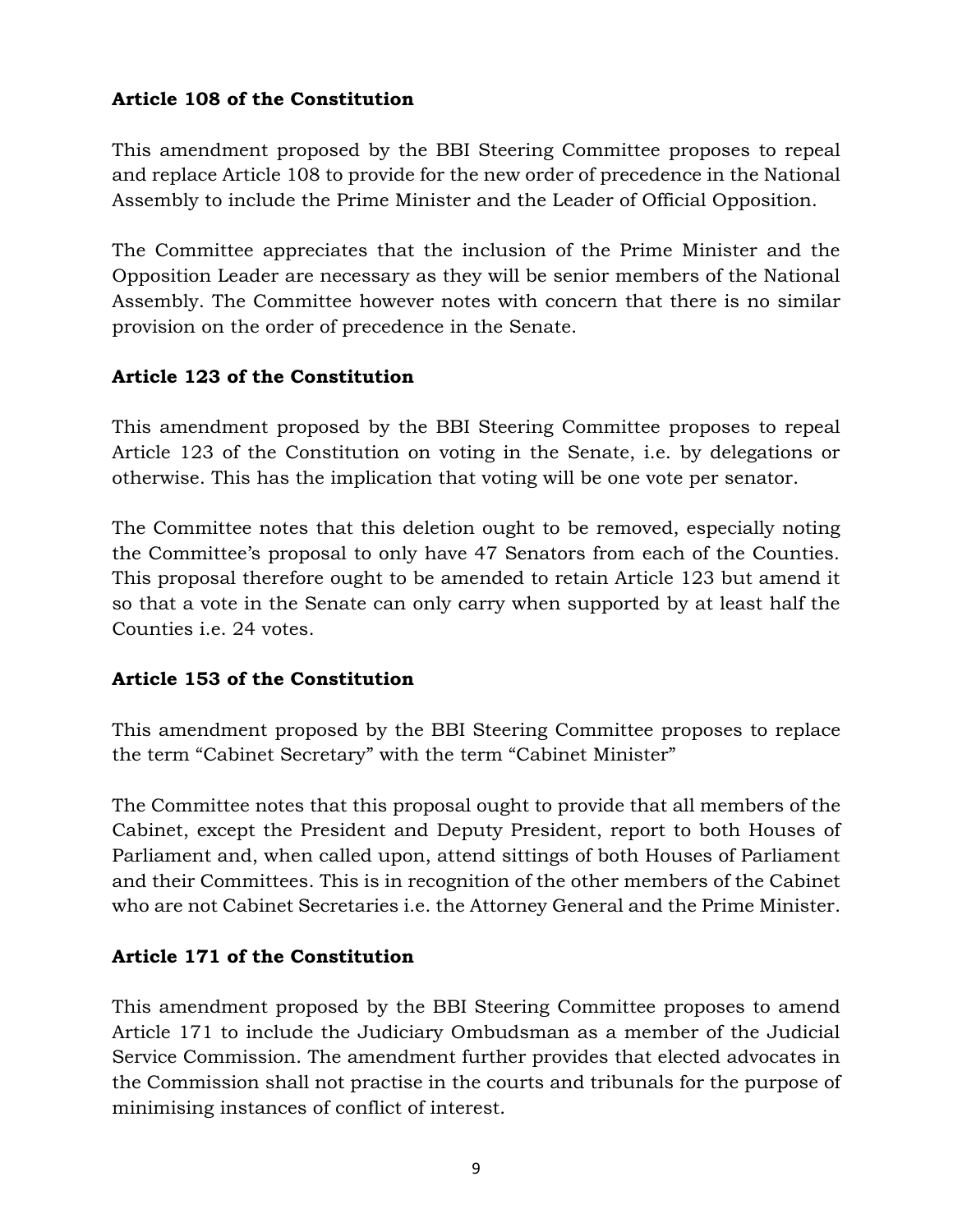The Committee notes that the judiciary ombudsman is an investigative office and should therefore be an *ex-officio* member of the Judicial Service Commission and further that her/his approval for appointment should be done by the Senate.

The Committee further notes that, to ensure judicial independence, and therefore independence of the Judiciary Ombudsman, the requirement for the ombudsman to report to the President and to Parliament should be removed.

## **Article 200 and the Fourth Schedule to the Constitution**

This amendment proposed by the BBI Steering Committee proposes to amend Article 200 and the Fourth Schedule to the Constitution to transfer key functions from the Nairobi City County to the National Government.

The Committee notes that this proposal flies in the face of devolution and is likely to be the first step in killing devolution. Devolution is the bedrock of the current Constitution and its benefits to Kenyans cannot be gainsaid. The Committee notes that if the Senate sits back when some county functions are transferred to the National Government then it will have abdicated its *ikigai* to protect counties and their interests.

The Committee further notes that Article 1(4) of the Constitution provides that the sovereign power of the people is exercised at both the national and county levels. Transferring these functions from the county government to the National Government in perpetuity therefore restricts the power of the people of Nairobi to exercise this sovereign power. The Committee also notes that the transfer is discriminatory against the people of Nairobi in contravention of Article 27 of the Constitution.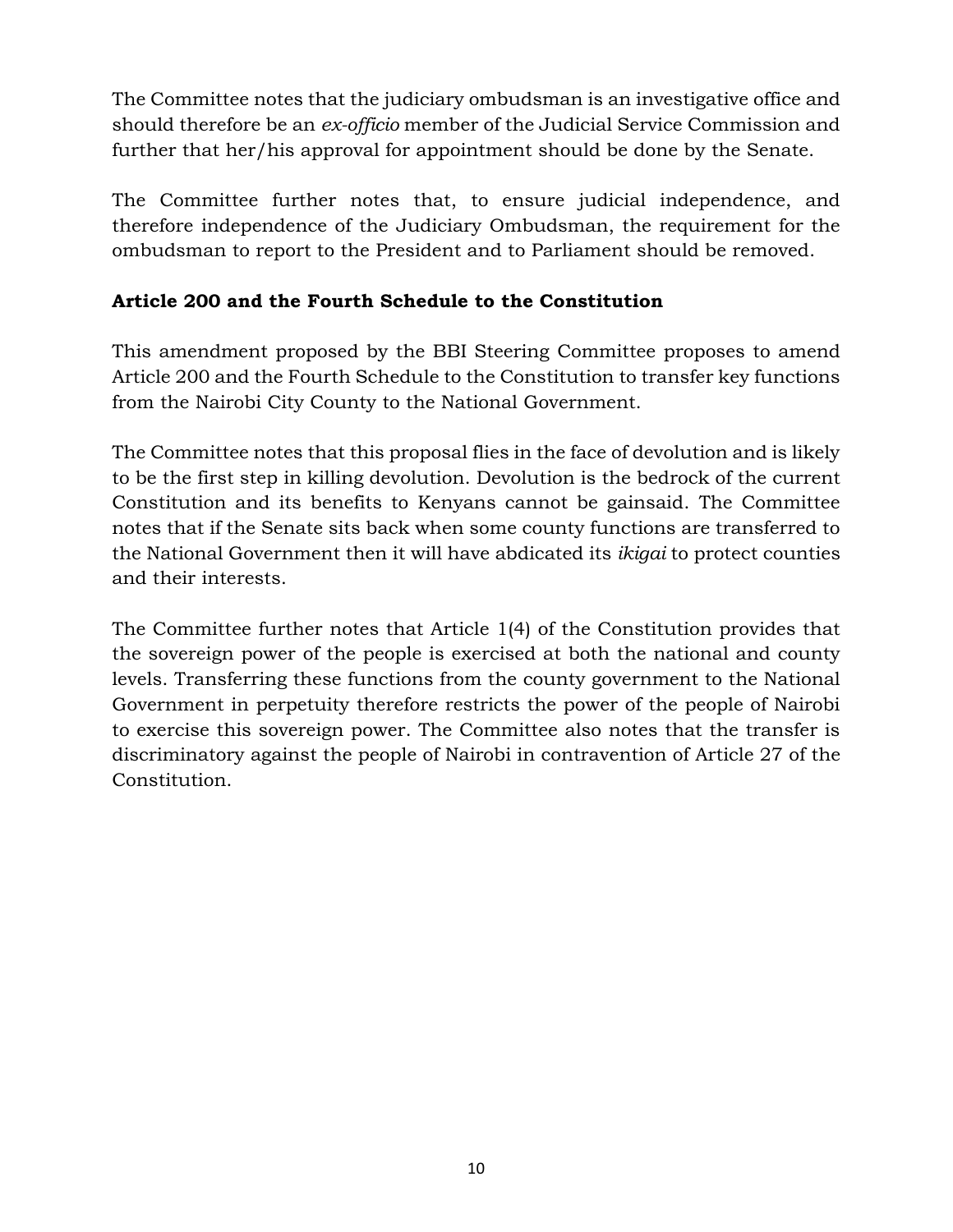#### <span id="page-10-1"></span>**CHAPTER THREE: COMMITTEE RECOMMENDATIONS**

#### <span id="page-10-0"></span>**The Committee makes the following recommendations**—

- (a) The amendment to Articles 90 and 97 of the Constitution be further amended to clearly set out the modalities for identifying the multiple member constituencies to provide clarity on the matter and avoid contention after the amendment has been made law. The modalities should not only ensure that there is equality of votes but also clearly take cognizance of the fact that equality of votes is different from equality or resources.
- (b) Article 96 of the Constitution be amended to expand the legislative authority of the Senate to all legislation save that Money Bills only originate in the National Assembly. This will have the effect of amending Article 109 of the Constitution.
- (c) Article 96 of the Constitution be further amended to expand the Senate's oversight authority to all funds in counties (both nationally allocated and locally raised).
- (d) Article 96 of the Constitution also be amended to provide that the Senate vets and approves the appointment of state officers as opposed to the National Assembly where the Executive sit. This approval shall include the approval of Cabinet Secretaries (who are not elected members of the National Assembly) and Principal Secretaries under Articles 154 and 155, respectively.
- (e) The amendment to Article 97 of the Constitution be amended to retain the 47 women representatives in the National Assembly.
- (f) Article 98 of the Constitution be further amended to provide that the Senate only comprise 47 elected Senators and the Speaker.
- (g) The amendment to Article 108 of the Constitution be amended to provide for order of precedence and house leadership in both Houses of Parliament.
- (h) The amendment to Article 123 of the Constitution be deleted and Article 123 be amended to only provide that that a vote in the Senate can only carry when supported by at least half the Counties i.e. 24 votes.
- (i) The amendment to Article 153 of the Constitution be further amended under Article 153(3) and (4) to provide that all members of the Cabinet, except the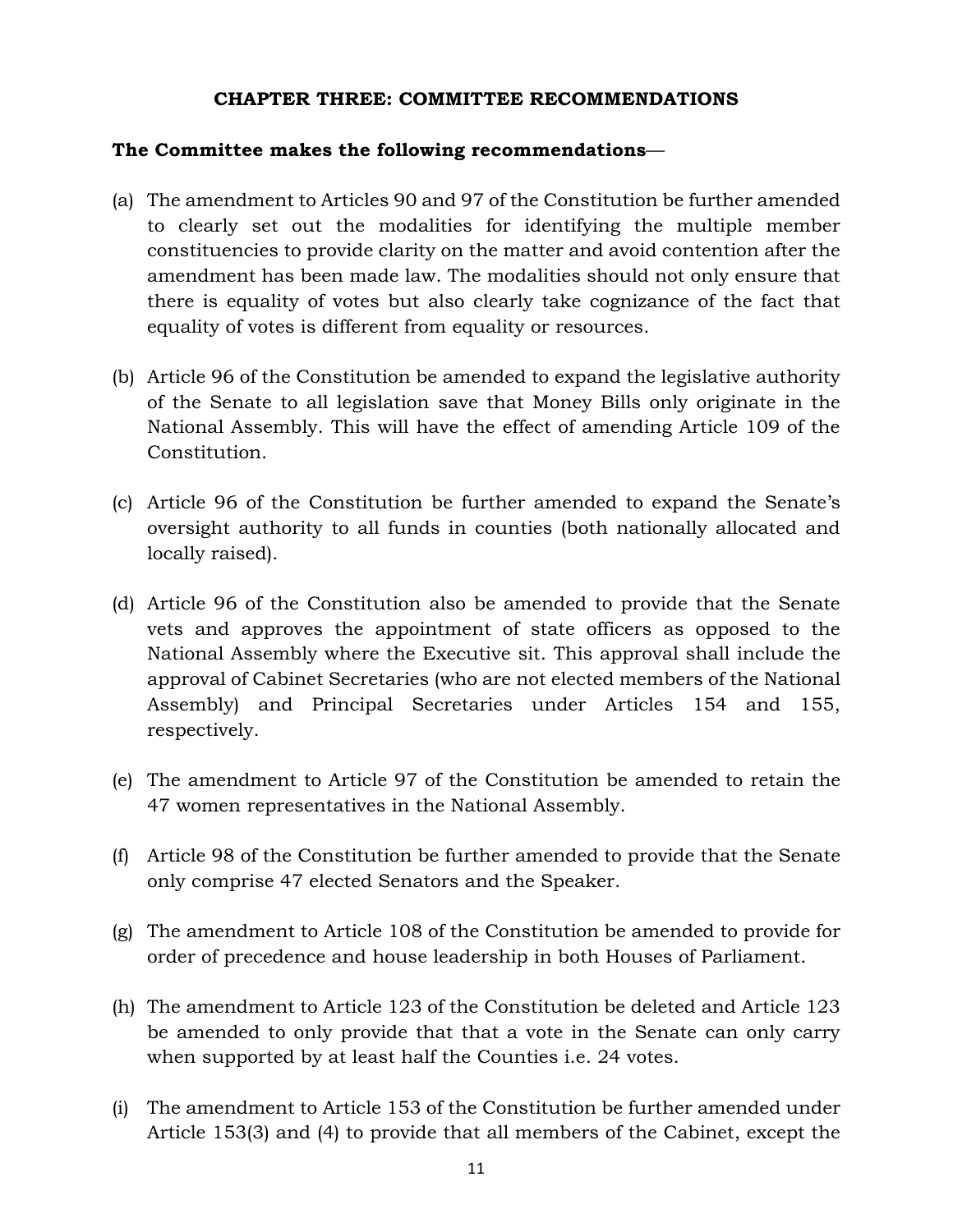President and Deputy President, report to both Houses of Parliament and, when called upon, attend sittings of both Houses of Parliament and their Committees. This is in recognition of the other members of the Cabinet i.e. the Attorney General and the Prime Minister.

- (j) The amendment to Article 171 be amended to provide that the judiciary ombudsman be ab *ex-officio* member of the Judicial Service Commission.
- (k) The new proposed Article 172A be amended to provide that the appointment of the judiciary ombudsman be approved by the Senate and to delete the stipulation that the ombudsman reports to the President and to Parliament.
- (l) The amendments to Article 200 and the Fourth Schedule be deleted as they are discriminatory against the people of Nairobi and are also against the spirit of devolution under the Constitution.
- (m) The proposed new Article 207A be amended to increase the percentage of county government revenue to be paid into the Ward Development Fund.
- (n) The amendment to Article 218 be deleted and the provision under the Constitution be retained.
- (o) The proposed new Article 218A be deleted.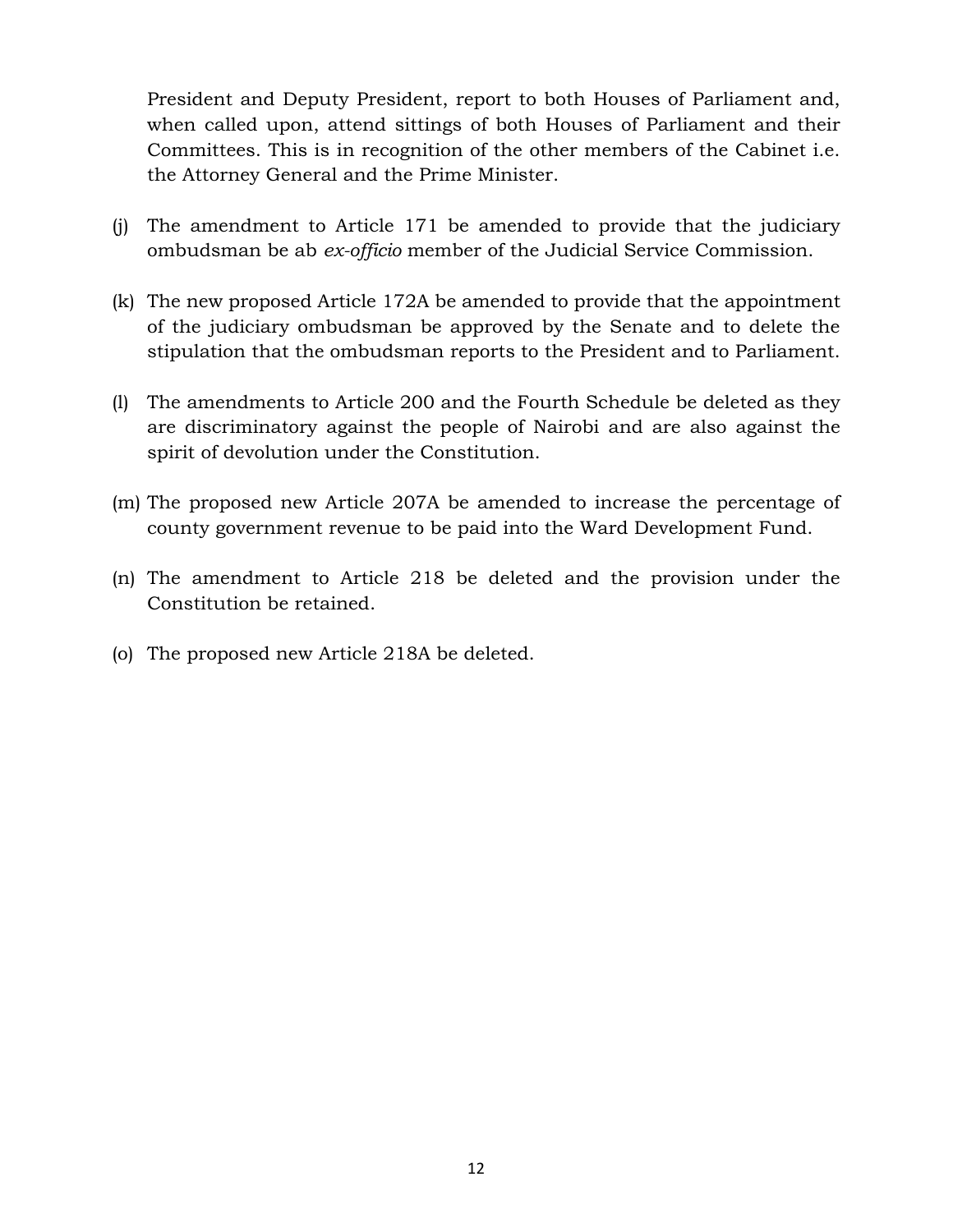#### **ANNEXES**

- <span id="page-12-0"></span>**Annex 1**: Report of the Steering Committee on the implementation of the Building Bridges to a United Kenya Taskforce Report
- **Annex 2:** Minutes of the 63<sup>rd</sup> Sitting of the Senate Standing Committee on Justice, Legal affairs and Human Rights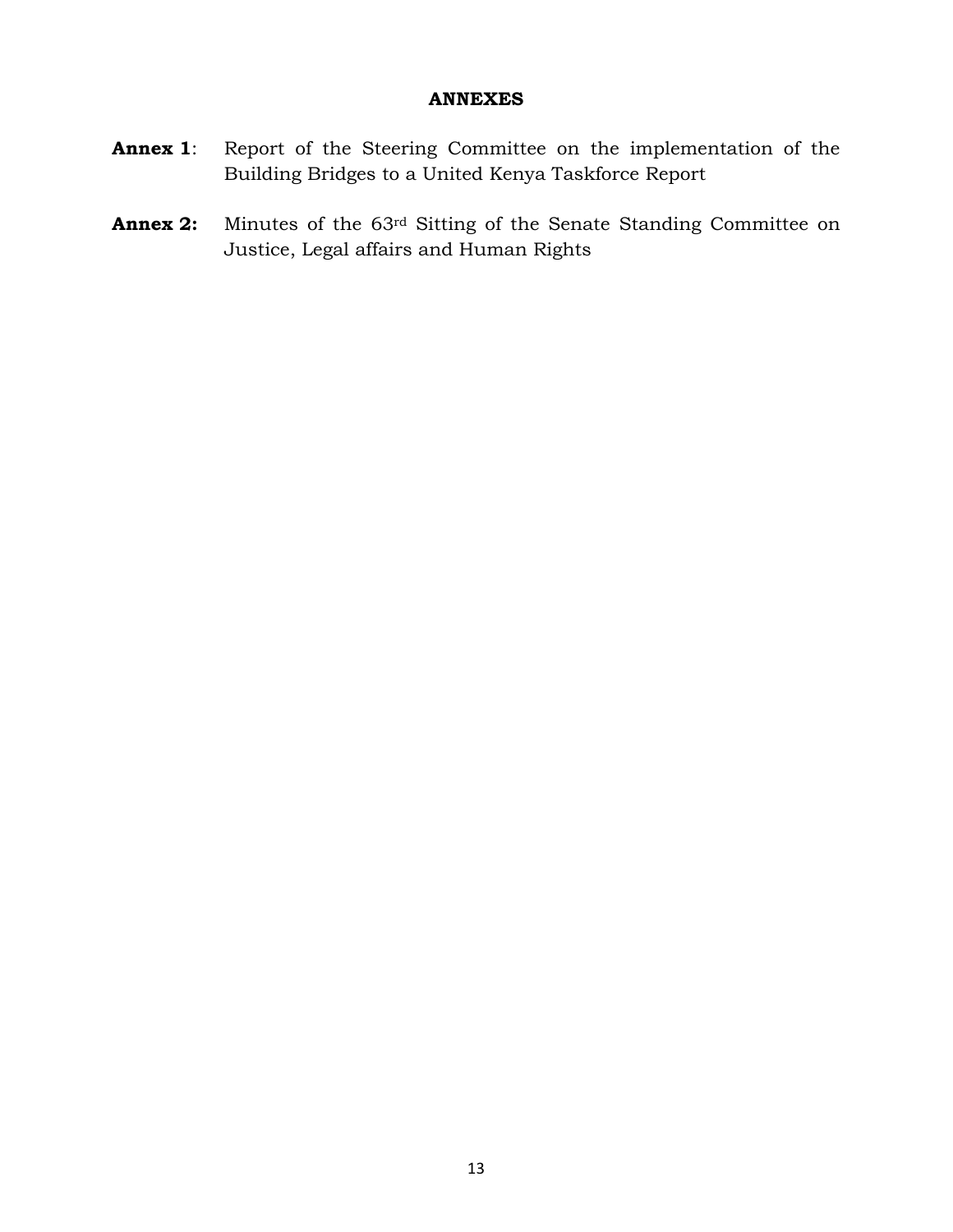## **TWELFTH PARLIAMENT |FOURTH SESSION**

#### **MINUTES OF THE SIXTY-THIRD SITTING OF THE SENATE STANDING COMMITTEE ON JUSTICE, LEGAL AFFAIRS AND HUMAN RIGHTS HELD ON THE ZOOM VIRTUAL MEETING PLATFORM, ON WEDNESDAY, 11TH NOVEMBER, 2020, AT 12.15 P.M.**

#### **PRESENT**

- 1. Sen. Erick Okong'o Mogeni, SC, MP Chairperson (**Chairing**)
- 2. Sen. (Canon) Naomi Jilo Wago, MP Vice Chairperson
- 3. Sen. Fatuma Dullo, CBS, MP Member
- 4. Sen. Mutula Kilonzo Junior, MP Member
- 5. Sen. Johnson Sakaja, CBS, MP Member

## **ABSENT WITH APOLOGY**

- 1. Sen. Amos Wako, EGH, SC, FCIArb, MP Member
- 2. Sen. James Orengo, EGH, SC, MP Member
- 3. Sen. Mohammed Yusuf Haji, EGH, MP Member
- 4. Sen. Irungu Kang'ata, MP Member

## **SECRETARIAT**

- 1. Mr. Charles Munyua Clerk Assistant (Taking Minutes)
- 2. Mr. Mitchell Otoro Legal Counsel
	-
- 3. Ms. Sylvia Adera Clerk Assistant
- 4. Mr. James Kimiti Hansard/ Audio Officer

## **MIN. NO. 347/2020 PRAYER**

The sitting commenced with a word of prayer by Sen. Johnson Sakaja, CBS, MP.

## **MIN. NO. 348/2020 ADOPTION OF THE AGENDA**

The Committee adopted the agenda of the Sitting, having been proposed by Sen. (Canon) Naomi Jilo Waqo, MP and seconded by Sen. Johnson Sakaja, CBS, MP.

#### **MIN. NO. 349/2020 CONSIDERATION OF THE REPORT OF THE STEERING COMMITTEE ON THE IMPLEMENTATION OF THE BUILDING BRIDGES TO A UNITED KENYA TASKFORCE REPORT, AND THE PROPOSED CONSTITUTION OF KENYA (AMENDMENT) BILL, 2020**

The Committee resumed its consideration of the Report of the Steering Committee on the Implementation of the Building Bridges to a United Kenya Taskforce Report, and



- 
- 
- 
- 
-